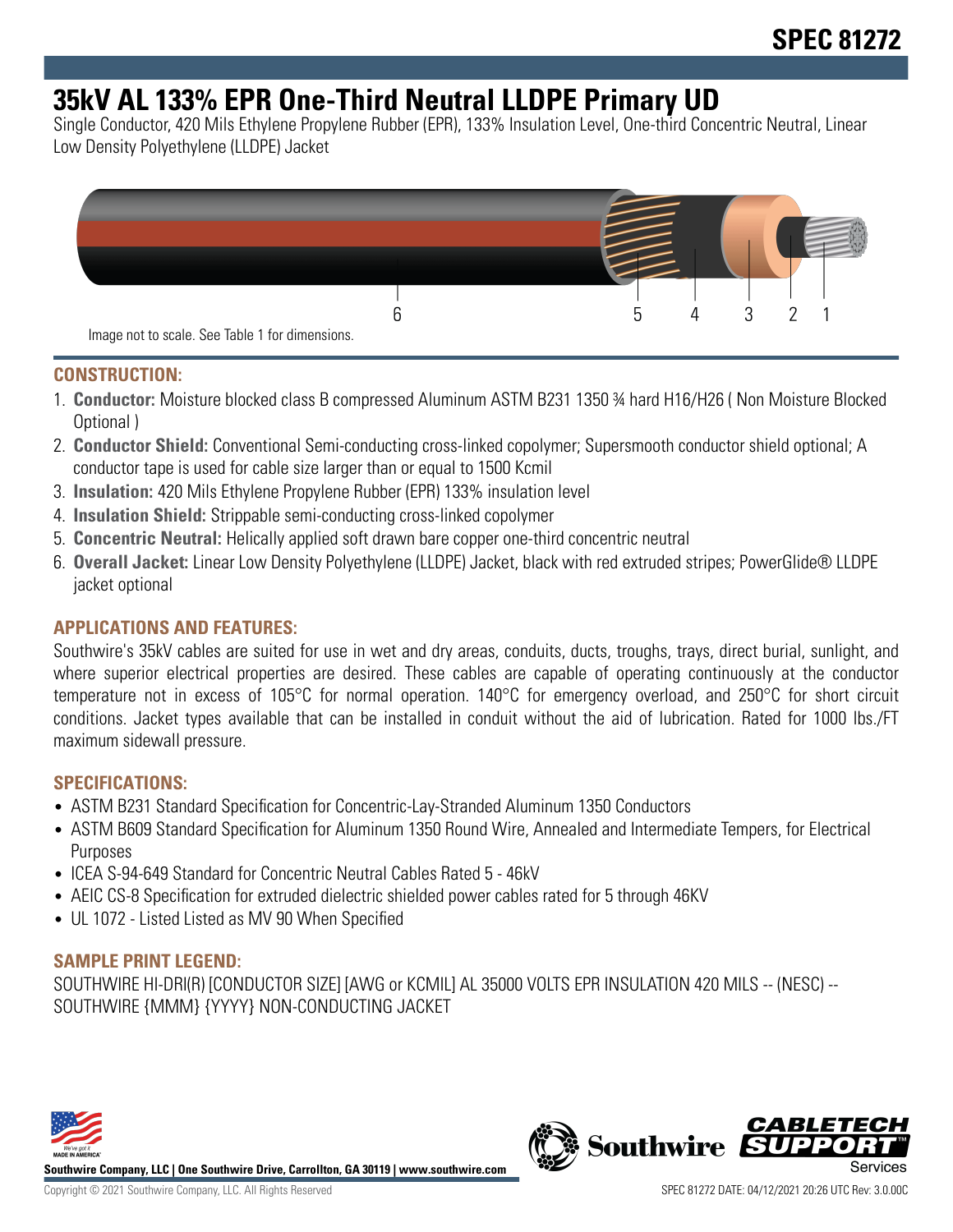## **Table 1 – Weights and Measurements**

| <b>Stock</b><br>Number | Cond.<br>Size         | Diameter<br>Over<br>Conductor | <b>Diameter</b><br>Over<br>Insulation | Insul.<br>Thickness | <b>Diameter</b><br>Over<br>Insulation<br>Shield | Concentric<br>Neutral | <b>Neutral DC</b><br>Resistance<br>$25^{\circ}$ C | Jacket<br><b>Thickness</b> | Approx. | Approx.<br>Weight | Min<br>Bending<br>Radius | Max Pull<br>Tension* |
|------------------------|-----------------------|-------------------------------|---------------------------------------|---------------------|-------------------------------------------------|-----------------------|---------------------------------------------------|----------------------------|---------|-------------------|--------------------------|----------------------|
|                        | AWG/<br>Kcmil         | inch                          | inch                                  | mil                 | inch                                            | No. x AWG             | $\Omega$ /1000ft                                  | mil                        | inch    | lb<br>1000ft/     | inch                     | $\mathsf{lb}$        |
| TBA                    | 1/0<br>(1)            | 0.325                         | 1.202                                 | 420                 | 1.302                                           | 6x14                  | 0.438                                             | 50                         | 1.530   | 1016              | 18.4                     | 634                  |
| TBA                    | $\frac{1}{0}$<br>(19) | 0.352                         | 1.229                                 | 420                 | 1.329                                           | 6x14                  | 0.438                                             | 50                         | 1.557   | 1052              | 18.7                     | 634                  |
| <b>TBA</b>             | $\frac{2}{0}$<br>(19) | 0.395                         | 1.272                                 | 420                 | 1.372                                           | 7x14                  | 0.376                                             | 50                         | 1.600   | 1131              | 19.2                     | 799                  |
| TBA                    | 3/0<br>(19)           | 0.443                         | 1.320                                 | 420                 | 1.420                                           | 9x14                  | 0.292                                             | 50                         | 1.648   | 1234              | 19.8                     | 1007                 |
| TBA                    | 4/0<br>(19)           | 0.498                         | 1.375                                 | 420                 | 1.475                                           | 11x14                 | 0.239                                             | 80                         | 1.763   | 1419              | 21.2                     | 1270                 |
| TBA                    | 250<br>(37)           | 0.558                         | 1.444                                 | 420                 | 1.544                                           | 13x14                 | 0.202                                             | 80                         | 1.832   | 1560              | 22.0                     | 1500                 |
| <b>TBA</b>             | 350<br>(37)           | 0.661                         | 1.547                                 | 420                 | 1.647                                           | 18x14                 | 0.146                                             | 80                         | 1.935   | 1823              | 23.2                     | 2100                 |
| TBA                    | 500<br>(37)           | 0.789                         | 1.675                                 | 420                 | 1.805                                           | 16x12                 | 0.104                                             | 80                         | 2.125   | 2283              | 25.5                     | 3000                 |
| <b>TBA</b>             | 750<br>(61)           | 0.968                         | 1.863                                 | 420                 | 1.993                                           | 24x12                 | 0.069                                             | 80                         | 2.313   | 2882              | 27.8                     | 4500                 |
| TBA                    | 1000<br>(61)          | 1.117                         | 2.012                                 | 420                 | 2.142                                           | 20x10                 | 0.052                                             | 80                         | 2.506   | 3502              | 30.1                     | 6000                 |

All dimensions are nominal and subject to normal manufacturing tolerances

◊ Cable marked with this symbol is a standard stock item

\* Pulling tension based on pulling eye directly connected to conductor





Copyright © 2021 Southwire Company, LLC. All Rights Reserved SPEC 81272 DATE: 04/12/2021 20:26 UTC Rev: 3.0.00C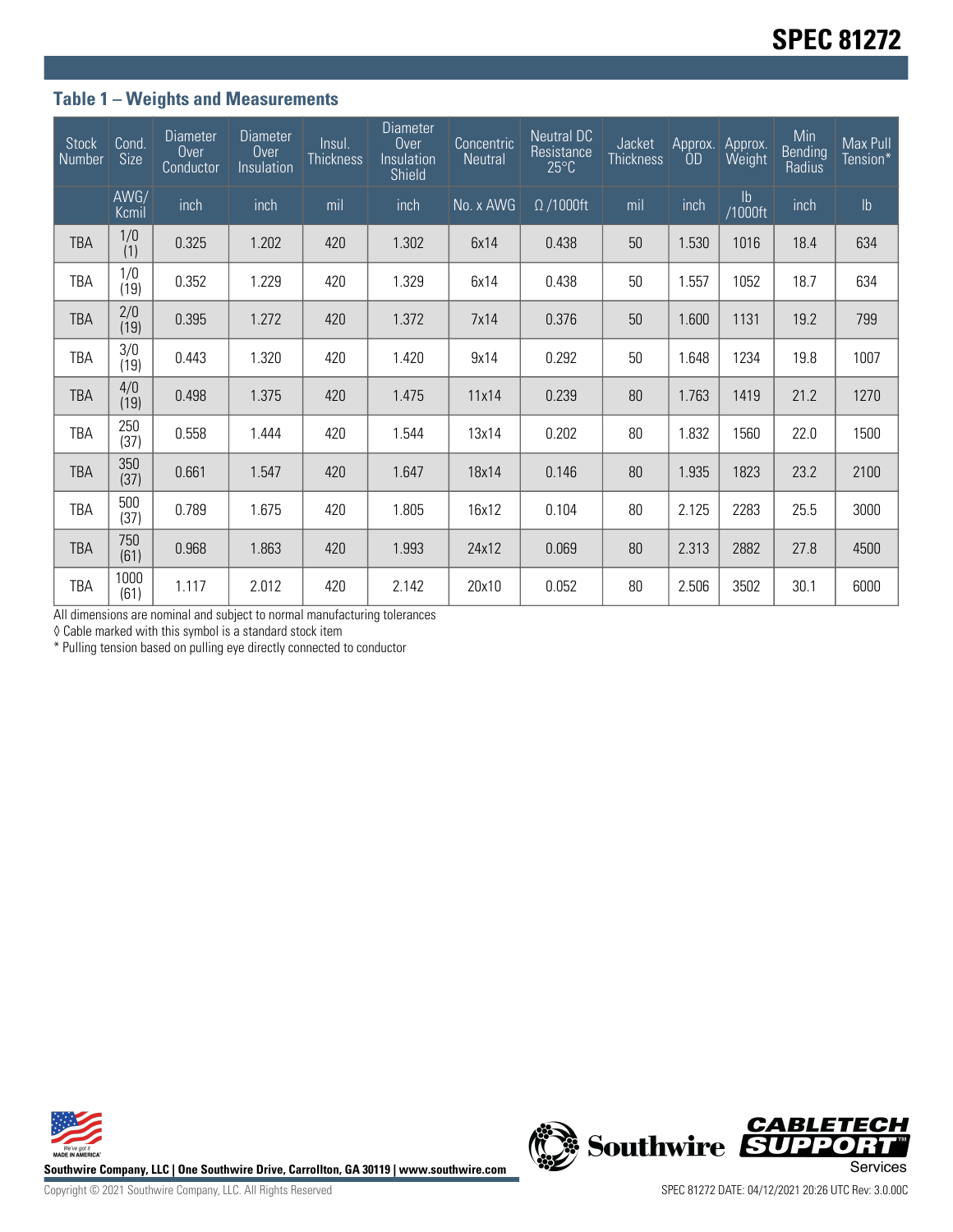### **Table 2 – Electrical and Engineering Data**

| Cond.<br>Size | <b>DC</b><br>Resistance<br>@ 25°C | AC<br>Resistance<br>@ 90°C | Capacitive<br>Reactance @<br>60Hz | Inductive<br>Reactance<br>@ 60Hz | <b>Charging</b><br>Current | <b>Dielectric</b><br>Loss | Zero<br>Sequence<br>Impedance* | Positive<br>Sequence<br>Impedance* | <b>Short</b><br>Circuit<br>Current @<br>30 Cycle | Allowable<br>Ampacity in<br>Duct 90°C1 | Allowable<br>Ampacity<br><b>Directly</b><br>Buried 90°C‡ |
|---------------|-----------------------------------|----------------------------|-----------------------------------|----------------------------------|----------------------------|---------------------------|--------------------------------|------------------------------------|--------------------------------------------------|----------------------------------------|----------------------------------------------------------|
| AWG/<br>Kcmil | $\Omega/1000$ ft                  | $\Omega/1000$ ft           | MΩ*1000ft                         | $\Omega/1000$ ft                 |                            | A/1000ft W/1000ft         | $\Omega/1000$ ft               | $\Omega/1000$ ft                   | Amp                                              | Amp                                    | Amp                                                      |
| 1/0<br>(1)    | 0.168                             | 0.211                      | 0.067                             | 0.055                            | 0.301                      | 121.741                   | $0.520 + j0.241$               | $0.212 + j0.055$                   | 2083.1                                           | 160                                    | 195                                                      |
| 1/0<br>(19)   | 0.168                             | 0.211                      | 0.064                             | 0.054                            | 0.314                      | 127.003                   | $0.520 + j0.240$               | $0.212 + j0.054$                   | 2083.1                                           | 160                                    | 195                                                      |
| 2/0<br>(19)   | 0.133                             | 0.167                      | 0.060                             | 0.052                            | 0.335                      | 135.289                   | $0.454 + 0.200$                | $0.168 + j0.052$                   | 2430.3                                           | 185                                    | 220                                                      |
| 3/0<br>(19)   | 0.105                             | 0.132                      | 0.057                             | 0.050                            | 0.357                      | 144.425                   | $0.379 + j0.147$               | $0.133 + j0.050$                   | 3124.7                                           | 210                                    | 250                                                      |
| 4/0<br>(19)   | 0.0836                            | 0.105                      | 0.053                             | 0.049                            | 0.383                      | 154.777                   | $0.320 + 0.115$                | $0.107 + j0.049$                   | 3819.1                                           | 235                                    | 285                                                      |
| 250<br>(37)   | 0.0707                            | 0.089                      | 0.049                             | 0.047                            | 0.415                      | 167.624                   | $0.277 + 0.093$                | $0.091 + j0.047$                   | 4513.5                                           |                                        |                                                          |
| 350<br>(37)   | 0.0505                            | 0.064                      | 0.044                             | 0.045                            | 0.462                      | 186.581                   | $0.207 + j0.064$               | $0.066 + j0.044$                   | 6249.4                                           | 315                                    | 370                                                      |
| 500<br>(37)   | 0.0354                            | 0.045                      | 0.039                             | 0.043                            | 0.519                      | 209.874                   | $0.151 + 0.049$                | $0.048 + j0.042$                   | 8825.9                                           | 380                                    | 450                                                      |
| 750<br>(61)   | 0.0236                            | 0.030                      | 0.034                             | 0.040                            | 0.603                      | 243.726                   | $0.102 + j0.035$               | $0.034 + 0.039$                    | 13238.9                                          | 470                                    | 545                                                      |
| 1000<br>(61)  | 0.0177                            | 0.023                      | 0.030                             | 0.039                            | 0.669                      | 270.348                   | $0.077 + j0.031$               | $0.029 + j0.036$                   | 17537.0                                          | 530                                    | 620                                                      |

\* Calculations are based on three cables triplexed / concentric shield / Conductor temperature of 90°C / Shield temperature of 45°C / Earth resistivity of 100 ohmsmeter

† Ampacities are based on Figure 7 of ICEA T-117-734 (Single circuit trefoil, 100% load factor, 90°C conductor temperature, earth RHO 90, 36" burial depth) ‡ Ampacities are based on Figure 1 of ICEA T-117-734 (Single circuit trefoil, 100% load factor, 90°C conductor temperature, earth RHO 90, 36" burial depth)





**CABLETECH**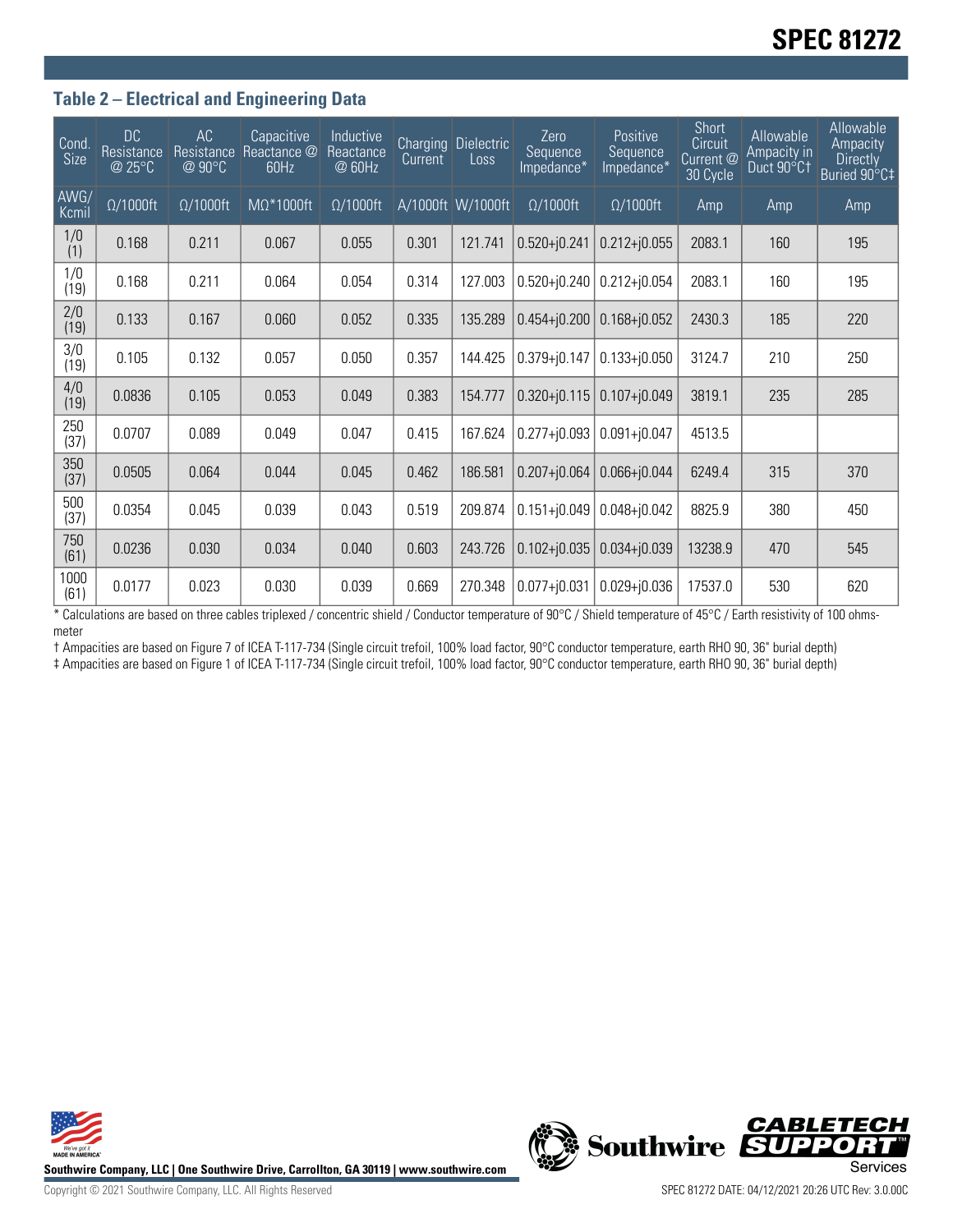## **Table 3 – Weights and Measurements (Metric)**

| <b>Stock</b><br>Number | Cond.<br>Size         | <b>Diameter</b><br>Over<br>Conductor | <b>Diameter</b><br>Over<br>Insulation | Insul.<br><b>Thickness</b> | <b>Diameter</b><br>Over<br>Insulation<br>Shield | Concentric<br>Neutral | <b>Neutral DC</b><br>Resistance<br>$25^{\circ}$ C | Jacket<br><b>Thickness</b> | Approx.<br>ÒD | Approx.<br>Weight | Min<br><b>Bending</b><br>Radius | Max Pull<br>Tension* |
|------------------------|-----------------------|--------------------------------------|---------------------------------------|----------------------------|-------------------------------------------------|-----------------------|---------------------------------------------------|----------------------------|---------------|-------------------|---------------------------------|----------------------|
|                        | AWG/<br>Kcmil         | mm                                   | mm                                    | mm                         | mm                                              | No. x AVAG'           | $\Omega$ /km                                      | mm                         | mm            | kg/km             | mm                              | newton               |
| <b>TBA</b>             | 1/0<br>(1)            | 8.25                                 | 30.53                                 | 10.67                      | 33.07                                           | 6x14                  | 1.44                                              | 1.27                       | 38.86         | 1512              | 467.36                          | 2821                 |
| TBA                    | 1/0<br>(19)           | 8.94                                 | 31.22                                 | 10.67                      | 33.76                                           | 6x14                  | 1.44                                              | 1.27                       | 39.55         | 1566              | 474.98                          | 2821                 |
| <b>TBA</b>             | $\frac{2}{0}$<br>(19) | 10.03                                | 32.31                                 | 10.67                      | 34.85                                           | 7x14                  | 1.23                                              | 1.27                       | 40.64         | 1683              | 487.68                          | 3556                 |
| TBA                    | 3/0<br>(19)           | 11.25                                | 33.53                                 | 10.67                      | 36.07                                           | 9x14                  | 0.96                                              | 1.27                       | 41.86         | 1836              | 502.92                          | 4481                 |
| <b>TBA</b>             | 4/0<br>(19)           | 12.65                                | 34.93                                 | 10.67                      | 37.47                                           | 11x14                 | 0.78                                              | 2.03                       | 44.78         | 2112              | 538.48                          | 5652                 |
| TBA                    | 250<br>(37)           | 14.17                                | 36.68                                 | 10.67                      | 39.22                                           | 13x14                 | 0.66                                              | 2.03                       | 46.53         | 2322              | 558.80                          | 6675                 |
| <b>TBA</b>             | 350<br>(37)           | 16.79                                | 39.29                                 | 10.67                      | 41.83                                           | 18x14                 | 0.48                                              | 2.03                       | 49.15         | 2713              | 589.28                          | 9345                 |
| <b>TBA</b>             | 500<br>(37)           | 20.04                                | 42.55                                 | 10.67                      | 45.85                                           | 16x12                 | 0.34                                              | 2.03                       | 53.97         | 3397              | 647.70                          | 13350                |
| <b>TBA</b>             | 750<br>(61)           | 24.59                                | 47.32                                 | 10.67                      | 50.62                                           | 24x12                 | 0.23                                              | 2.03                       | 58.75         | 4289              | 706.12                          | 20025                |
| TBA                    | 1000<br>(61)          | 28.37                                | 51.10                                 | 10.67                      | 54.41                                           | 20x10                 | 0.17                                              | 2.03                       | 63.65         | 5212              | 764.54                          | 26700                |

All dimensions are nominal and subject to normal manufacturing tolerances

◊ Cable marked with this symbol is a standard stock item

\* Pulling tension based on pulling eye directly connected to conductor